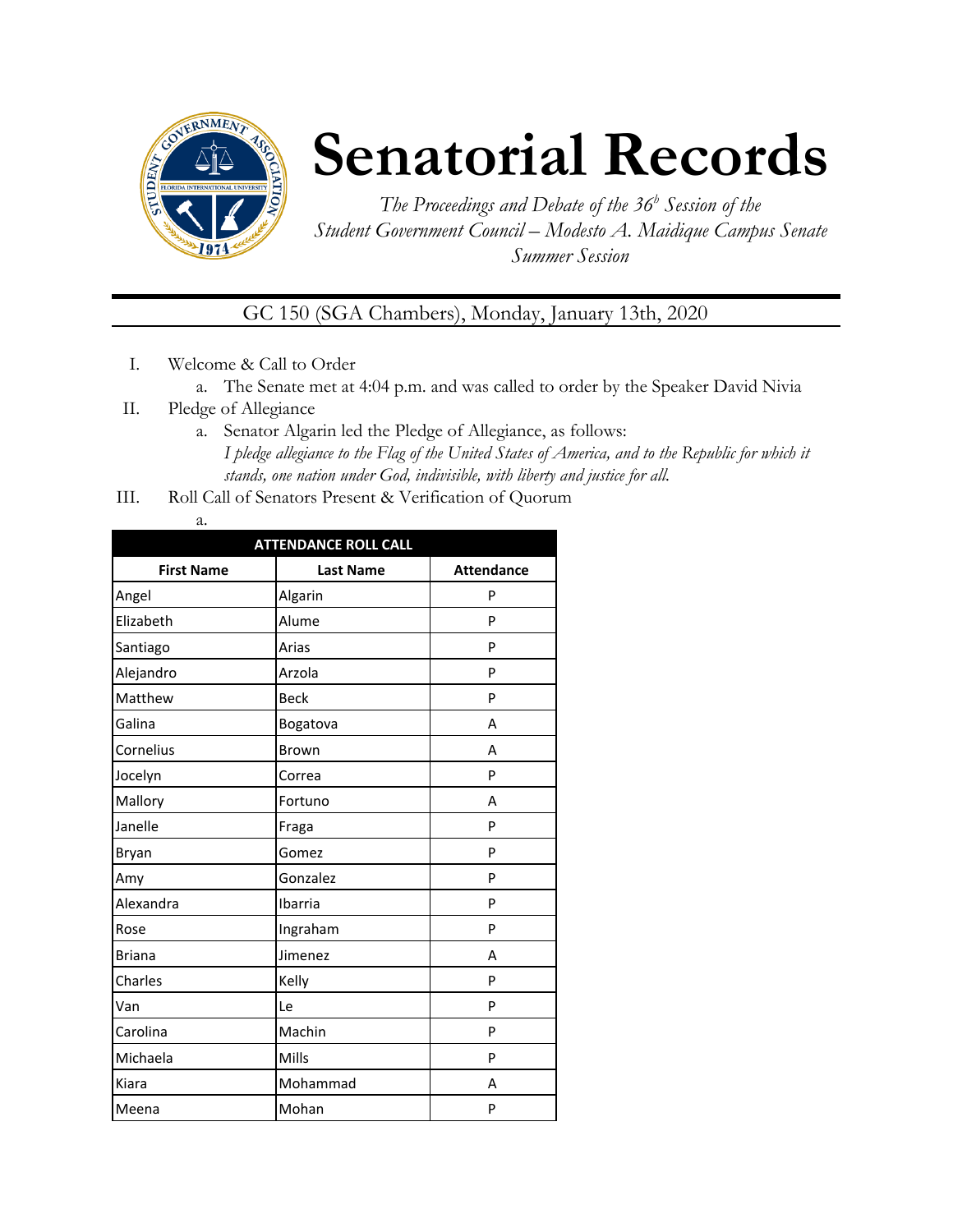| Angelica                | Moncada       | P                  |
|-------------------------|---------------|--------------------|
| Cameron                 | Moody         | P                  |
| Marko                   | Nikitovic     | A                  |
| David                   | Nivia         | P                  |
| Christian               | Perez         | P                  |
| Karla                   | Perez         | P                  |
| Anabelle                | Petisco       | P                  |
| Gabriella               | Ponce         | P                  |
| Zackrey                 | Powers        | P                  |
| Shahnwaz                | Rafi          | P                  |
| Maryam                  | Rafieifar     | P                  |
| Molly                   | Schantz       | P                  |
| Jonathan                | Soufia        | P                  |
| <b>VACANT</b>           | <b>VACANT</b> |                    |
| <b>VACANT</b>           | <b>VACANT</b> |                    |
| <b>VACANT</b>           | <b>VACANT</b> |                    |
| <b>VACANT</b>           | <b>VACANT</b> |                    |
| <b>SENATE SEATS</b>     | 34            |                    |
| <b>VACANT SEATS</b>     | 4             | <b>QUORUM</b>      |
| <b>SENATORS PRESENT</b> | 28            | <b>ESTABLISHED</b> |
| <b>AMT FOR QUORUM</b>   | 15            |                    |

b. The roll was called and quorum was verified with 28 Senators present.

- IV. Approval of the Minutes from January 06th, 2020
	- a. Senator Algarin moves to approve the minutes from January 6th, 2020. Senator Ingraham seconds. Motion passes.
- V. Adoption of the Agenda
	- a. Senator Algarin moves to add Telahealth resolution to new business. Senator Arzola seconds. Motion passes.
	- b. Senator Gomez moves to add Phi Delta Epsilson Appropriation to the agenda. Senator Gonzalez seconds.
	- c. Senator Arzola moves to adopt the agenda. Senator Powers seconds. Motion passes.
- VI. Invited Speakers
	- a. Elections Commissioner Tatiana Aravelo
	- b. New Senator's Oath
		- i. "I, (Officer's Full Name) do solemnly swear (or affirm) that I will support the Constitution of the United States, the constitution and the laws of the state of Florida, the Constitution and the laws of the Student Government Association of Florida International University, and that I will bear true faith and allegiance to the same; that I take this obligation freely, without any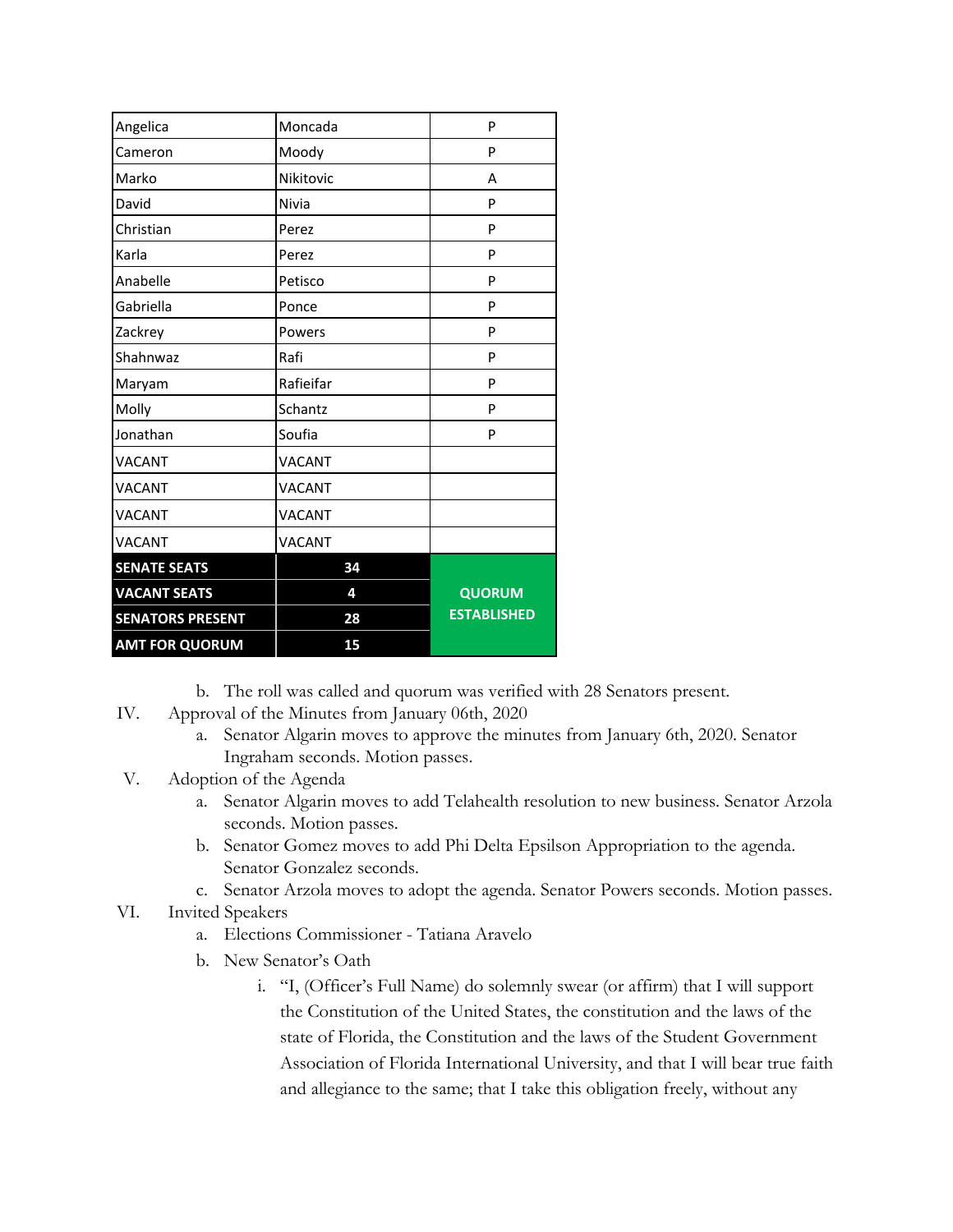mental reservation or purpose of evasion; and that I will well and faithfully discharge the duties of the office on which I am about to enter, to the best of my ability, so help me God (or on pain of impeachment).

- c. Emoluments Presentation President Rosell
	- i. Senator Fraga moves to table for two weeks. Senator Gomez seconds. Motion passes.
- d. Secretary of Governmental Relations Alex Valdes
	- i. FIU Day in GC Lawns on February 5th 2020.
- e. Telehealth Presentation Eniola Lawal
- f. Emerging leaders Rafael Vasquez
	- i. We currently have 16 emerging leaders between the MMC and BBC campus
	- ii. We meet once a month with checkpoints done in each meeting
	- iii. Meeting Dates at 4pm in the SGA Panther Lounge
		- 1. January 14th Talking about the budget process
		- 2. February 18th Will be attending the SGA Town Hall at BBC
		- 3. March 12th Meeting about the legislation process
		- 4. April 2nd Last meeting
	- iv. Working with Career and Talent Development to have a resume worksop.
	- v. Requirements aside from attending meetings is having the emerging leaders attend one approved leadership conference and one SGA volunteer opportunity. As well as attend 1 hour of budget hearing and deliberations..

### VII. Committee Reports

- a. Finance Committee
	- i. Spring Semester Committee Time
		- 1. Thursday at 5pm
	- ii. For Lead Day, IVS, Panther Mock Trial and ASCE, we were able to give out about \$10,986.
		- 1. \$5,014 left on budget
	- iii. If you have any questions, please contact sgafinance  $@$  fiu.com
- b. Rules, Legislation, and Judiciary Committee
	- i. We have received the Judicial bill, however we have not been able to make amendments to it yet.
	- ii. Spring Semester Committee Time
		- 1. No set semester meeting time but we will meet Tuesday at 2pm
		- 2. Meeting time will be established after we elect the new Chair.
	- iii. SB3607- Judicial Reform Act, Updates?
		- 1. Have not reviewed as we have not met as a committee.
	- iv. Initiative on Roberts Rules Workshop, Updates?
		- 1. We have not been able to meet as a committee, so there has not been any discussion regarding the workshop.
	- v. Go through a workshop on how to write legislation, Updates?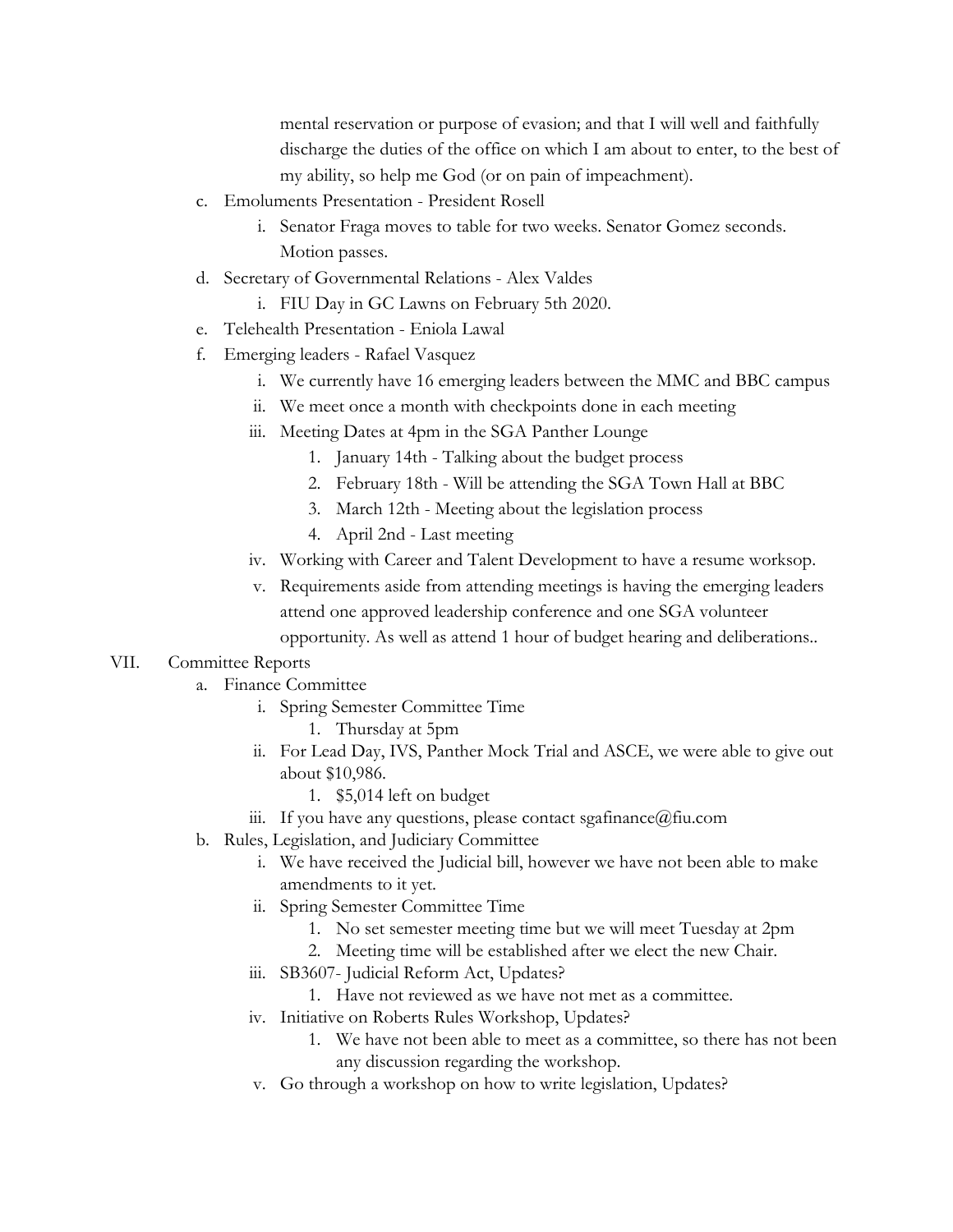- 1. We have not been able to meet as a committee, so there has not been any discussion regarding the workshop.
- vi. If you have any questions, please contact sgarules@fiu.edu
- c. Operational Review Committee
	- i. Spring Semester Committee Time
		- 1. Tentative date is Mondays after Senate.
	- ii. Have reports that we are generating and will be available in two weeks for the next senate.
	- iii. If you have any questions, please contact sgaorc@fiu.edu
- d. Internal Affairs Committee
	- i. Our committee will be working on delegating.
	- ii. Finish writing sop for internal affairs, accomplished?
	- iii. Don't forget about office hours and allowing locations, began checking already?
	- iv. Spring Semester Committee Time
		- 1. Mondays after Senate
	- v. Senator Galina has resigned
	- vi. If you have any questions, please contact sgainternal@fiu.edu
- e. Student Advocacy Committee
	- i. No report
	- ii. If you have any questions, please contact sgaadvocacy@fiu.edu
- f. Graduate and Professional Students Committee
	- i. Spring Semester Committee time
		- 1. Mondays from 12:45pm-1:45pm.
	- ii. Working on GSAW preparations
	- iii. In 2 weeks we will meet with UGS
	- iv. Proposed bill on Senate Requirements for Graduate Students
	- v. If you have any questions, please contact GPSC@fiu.edu
- VIII. Executive Board Reports
	- a. Speaker of the Senate
		- i. Update the Senate Hours in the PPT.
		- ii. Planning on having the next Congress meeting in February.
		- iii. Planning the next sga retreat.
		- iv. Please sign up to as many welcome week events.
		- v. Chairs, please submit your new committee times for this semester by next Senate.
		- vi. For the new Senators, we will have a New Senator training next Tuesday January 14th at 2:30 PM.
		- vii. Senators can meet the Emerging leaders next Tuesday January 14th at 4 PM at the SGA office.
		- viii. If you have any questions, please email sgaspeaker@fiu.edu
	- b. Speaker Pro Tempore
		- i. Census 2020 Conference in Orlando this weekend.
		- ii. Those interested in registering to vote can register with me.
		- iii. Budget hearings starting Wednesday, everyone is encouraged to listen in!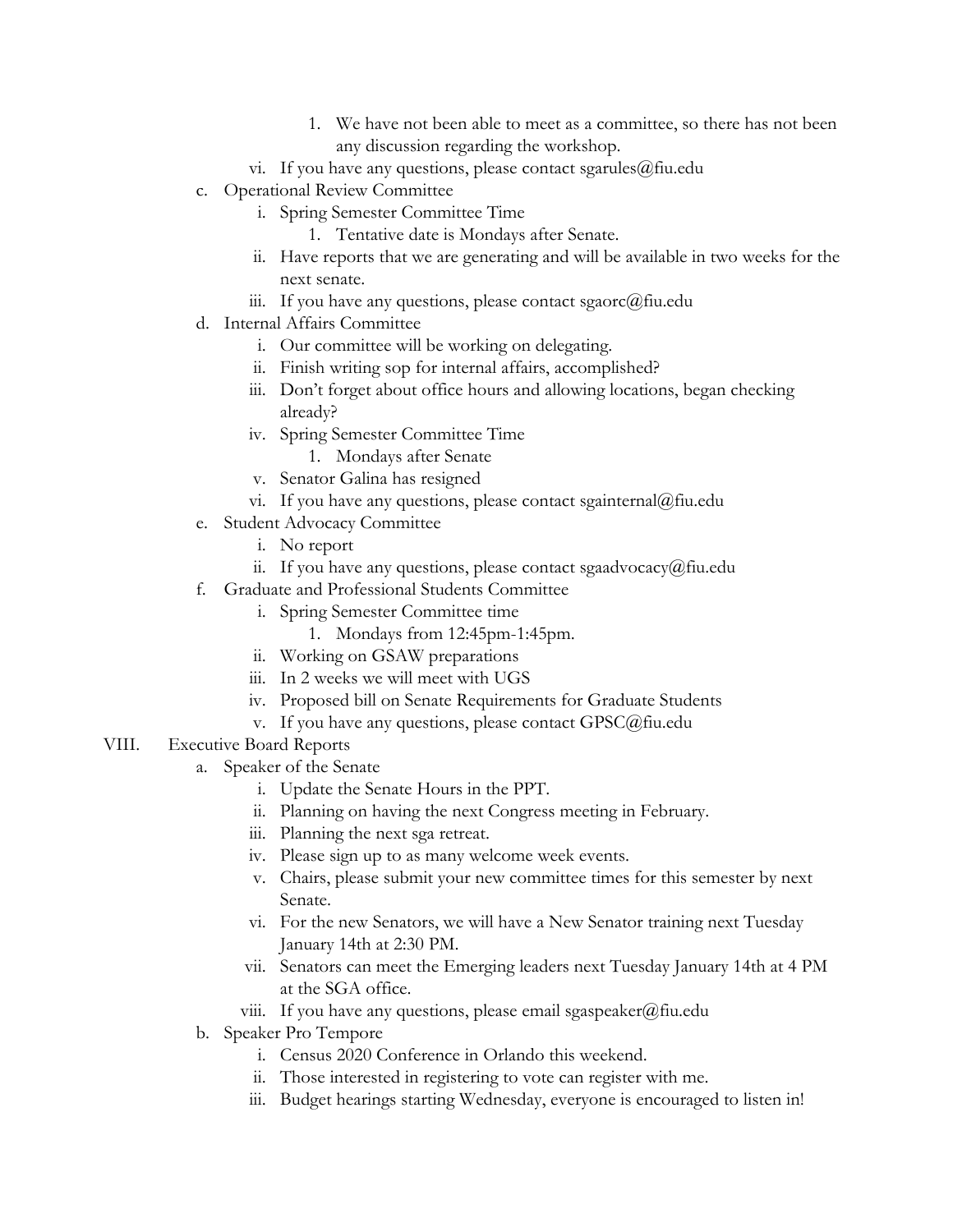- iv. If you have any questions, please email sgaprotemp@fiu.edu
- c. President Rosell
	- i. No report
	- ii. If you have any questions, please email sgapres@fiu.edu
- d. Vice President Ojeda
	- i. Meeting with Kayla this week to work on Recharge Preview
	- ii. If you have any questions, please email sgavp@fiu.edu
- e. Comptroller
	- i. No report
	- ii. If you have any questions, please email sgacomptrol@fiu.edu
- f. Chief Justice
	- i. We had our first meeting of the semester today at 3 PM
		- 1. We reviewed a writ that will get send out shortly
	- ii. Went over what we want to achieve this semester
		- 1. Start working with some committees to help out.
	- iii. If you have any questions, please email  $\frac{q}{q}$  seajud $\frac{\partial}{\partial q}$  fiu.edu
- IX. Special Orders
	- a. There were none.
- X. Vetoed Legislation
	- a. There were none.
- XI. Second Readings
	- a. SB3608- To Elect SGC-MMC Comptroller rather than by appointment
		- i. Senator Gomez moves to refer SB3608 back to ROJC. Senator Arias seconds. Motion passes.
	- b. UB3603- Apportionment Act
		- i. Senator Kelly moves to go into voting procedure. Senator Powers seconds. Motion passes.

|--|

| <b>VOTE ON</b>    |                  |                   |      |        |  |
|-------------------|------------------|-------------------|------|--------|--|
| <b>First Name</b> | <b>Last Name</b> | <b>Attendance</b> | Vote | Reason |  |
| Angel             | Algarin          | P                 | Y    |        |  |
| Elizabeth         | Alume            | P                 | Υ    |        |  |
| Santiago          | Arias            | P                 | Υ    |        |  |
| Alejandro         | Arzola           | P                 | Υ    |        |  |
| Matthew           | <b>Beck</b>      | P                 | Υ    |        |  |
| Galina            | Bogatova         | A                 |      |        |  |
| Cornelius         | Brown            | Α                 |      |        |  |
| Jocelyn           | Correa           | P                 | Υ    |        |  |
| Mallory           | Fortuno          | A                 |      |        |  |
| Janelle           | Fraga            | P                 | Υ    |        |  |
| Bryan             | Gomez            | P                 | Υ    |        |  |
| Amy               | Gonzalez         | P                 | Υ    |        |  |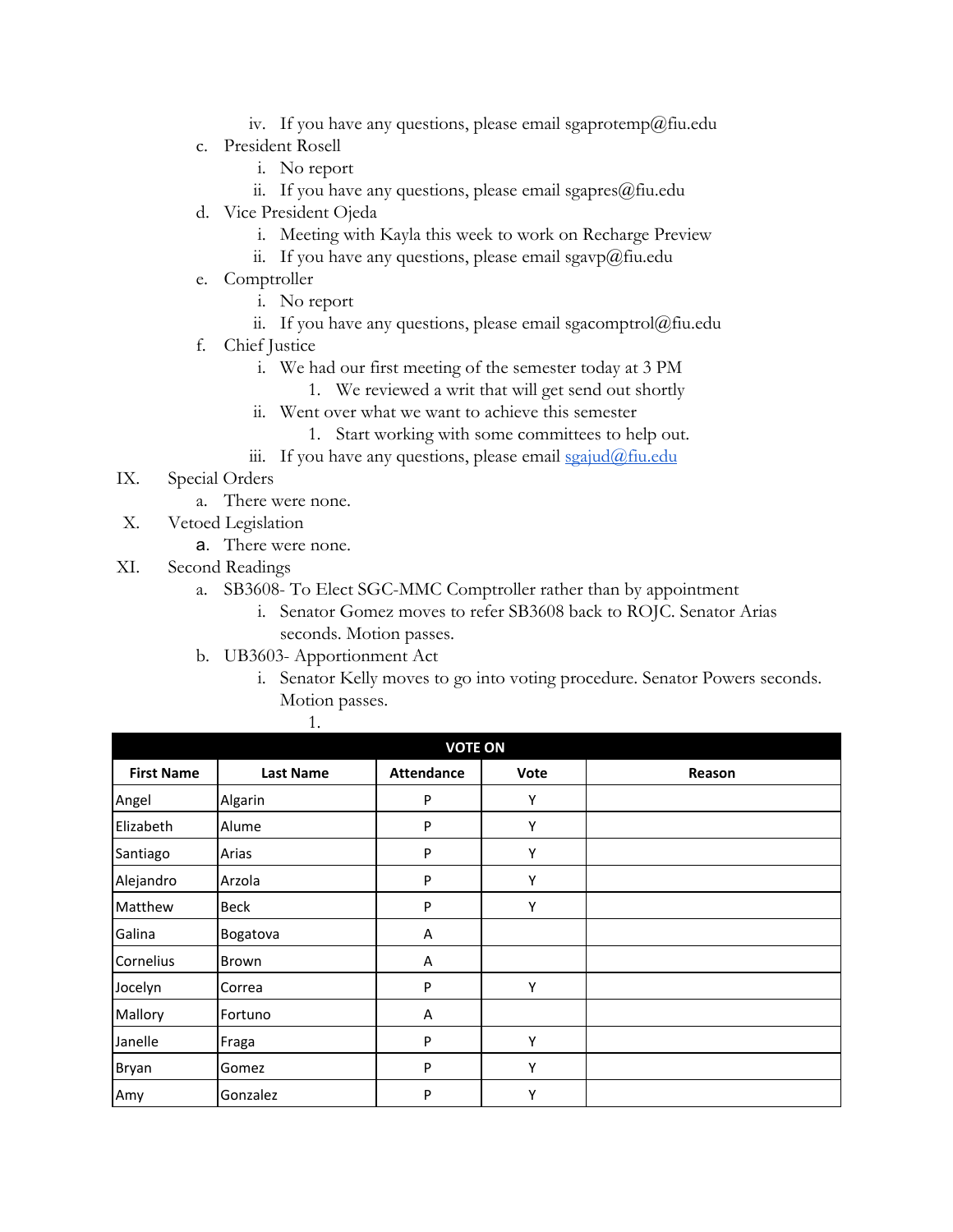| Alexandra     | Ibarria                   | ${\sf P}$                 | Υ           |             |
|---------------|---------------------------|---------------------------|-------------|-------------|
| Rose          | Ingraham                  | ${\sf P}$                 | Υ           |             |
| <b>Briana</b> | Jimenez                   | $\sf A$                   |             |             |
| Charles       | Kelly                     | $\boldsymbol{\mathsf{P}}$ | Υ           |             |
| Van           | Le                        | $\boldsymbol{\mathsf{P}}$ | Υ           |             |
| Carolina      | Machin                    | $\boldsymbol{\mathsf{P}}$ | Υ           |             |
| Michaela      | Mills                     | $\sf P$                   | Υ           |             |
| Kiara         | Mohammad                  | A                         |             |             |
| Meena         | Mohan                     | $\sf P$                   | Υ           |             |
| Angelica      | Moncada                   | ${\sf P}$                 | Υ           |             |
| Cameron       | Moody                     | $\boldsymbol{\mathsf{P}}$ | Υ           |             |
| Marko         | Nikitovic                 | A                         |             |             |
| David         | Nivia                     | $\boldsymbol{\mathsf{P}}$ | Υ           |             |
| Christian     | Perez                     | ${\sf P}$                 | Υ           |             |
| Karla         | Perez                     | ${\sf P}$                 | Υ           |             |
| Anabelle      | Petisco                   | $\boldsymbol{\mathsf{P}}$ | Υ           |             |
| Gabriella     | Ponce                     | $\boldsymbol{\mathsf{P}}$ | Υ           |             |
| Zackrey       | Powers                    | $\boldsymbol{\mathsf{P}}$ | Υ           |             |
| Shahnwaz      | Rafi                      | ${\sf P}$                 | Υ           |             |
| Maryam        | Rafieifar                 | $\sf P$                   | Υ           |             |
| Molly         | Schantz                   | ${\sf P}$                 | Υ           |             |
| Jonathan      | Soufia                    | $\boldsymbol{\mathsf{P}}$ | Υ           |             |
| <b>VACANT</b> | <b>VACANT</b>             |                           |             |             |
| <b>VACANT</b> | <b>VACANT</b>             |                           |             |             |
| <b>VACANT</b> | <b>VACANT</b>             |                           |             |             |
| <b>VACANT</b> | VACANT                    |                           |             |             |
|               |                           | YAY                       | 28          |             |
|               | <b>QUORUM ESTABLISHED</b> | <b>NAY</b>                | $\mathbf 0$ | <b>PASS</b> |
|               |                           | <b>ABSTAIN</b>            | $\mathbf 0$ |             |

2. Passed with 28-0-0

XII. Unfinished Business

a. Nominations for Rules & Legislation Chair

- i. Senator Kelly moves to open the floor for nominations for Rules & Legislation Chair. Senator Ingraham seconds. Motion passes.
	- 1. Senator Fraga nominates Senator Gomez. Senator Gomez accepts.
	- 2. Senator Kelly nominates Senator Arias. Senator Arias accepts.
	- 3. Senator Fraga moves to close the floor for nominations. Senator Ibarria seconds. Motion passes.
- ii. Santiago Arias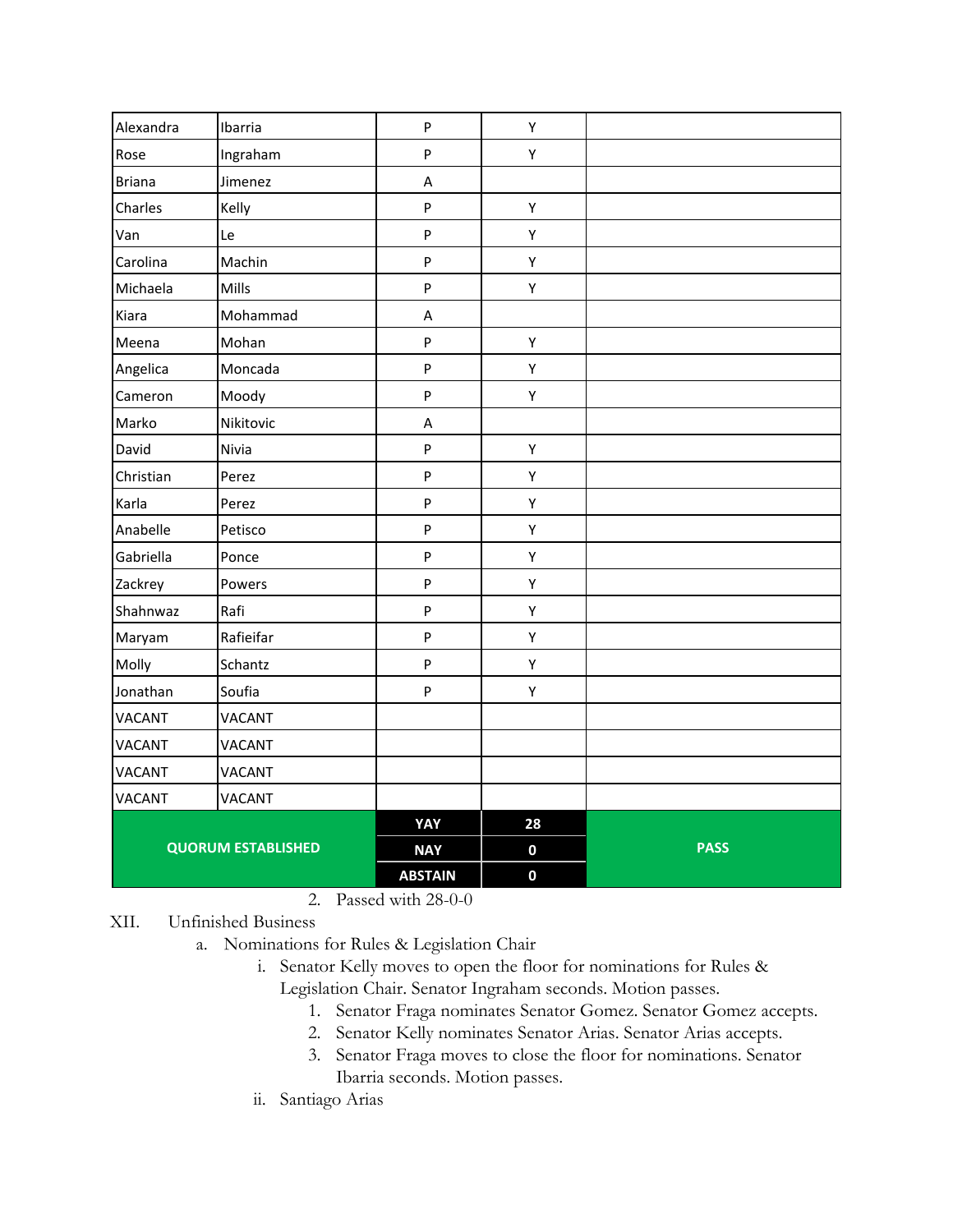- 1. Presentation
- 2. Question and Answer Period
	- a. Senator Arzola moves to close question and answer period. Senator Powers seconds. Motion passes.
- iii. Bryan Gomez
	- 1. Presentation
	- 2. Question and Answer Period

*Point of Personal Privilege for Vice President Ojeda at 5:24pm; Returned at 5:33pm*

- iv. Senator Algarin moves to go into a 5 minute discussion period. Senator Powers seconds. Motion passes.
- v. Voting.

1.

|                   |                  | <b>VOTE ON</b>    |          |  |  |  |
|-------------------|------------------|-------------------|----------|--|--|--|
| <b>First Name</b> | <b>Last Name</b> | <b>Attendance</b> | Vote     |  |  |  |
| Angel             | Algarin          | $\mathsf{P}$      | Gomez    |  |  |  |
| Elizabeth         | Alume            | $\mathsf{P}$      | Gomez    |  |  |  |
| Santiago          | Arias            | $\sf P$           |          |  |  |  |
| Alejandro         | Arzola           | $\sf P$           | Santiago |  |  |  |
| Matthew           | <b>Beck</b>      | $\mathsf{P}$      | Gomez    |  |  |  |
| Galina            | Bogatova         | Α                 |          |  |  |  |
| Cornelius         | Brown            | $\overline{A}$    |          |  |  |  |
| Jocelyn           | Correa           | $\sf P$           | Gomez    |  |  |  |
| Mallory           | Fortuno          | A                 |          |  |  |  |
| Janelle           | Fraga            | $\mathsf{P}$      | Gomez    |  |  |  |
| Bryan             | Gomez            | $\sf P$           |          |  |  |  |
| Amy               | Gonzalez         | $\sf P$           | Gomez    |  |  |  |
| Alexandra         | Ibarria          | $\sf P$           |          |  |  |  |
| Rose              | Ingraham         | $\mathsf{P}$      | Gomez    |  |  |  |
| <b>Briana</b>     | Jimenez          | A                 |          |  |  |  |
| Charles           | Kelly            | $\sf P$           | Gomez    |  |  |  |
| Van               | Le               | $\sf P$           | Gomez    |  |  |  |
| Carolina          | Machin           | $\mathsf{P}$      | Gomez    |  |  |  |
| Michaela          | Mills            | $\mathsf{P}$      | Gomez    |  |  |  |
| Kiara             | Mohammad         | A                 |          |  |  |  |
| Meena             | Mohan            | $\mathsf{P}$      | Gomez    |  |  |  |
| Angelica          | Moncada          | $\mathsf{P}$      |          |  |  |  |
| Cameron           | Moody            | $\sf P$           | Gomez    |  |  |  |
| Marko             | Nikitovic        | $\sf A$           |          |  |  |  |
| David             | Nivia            | ${\sf P}$         | Abstain  |  |  |  |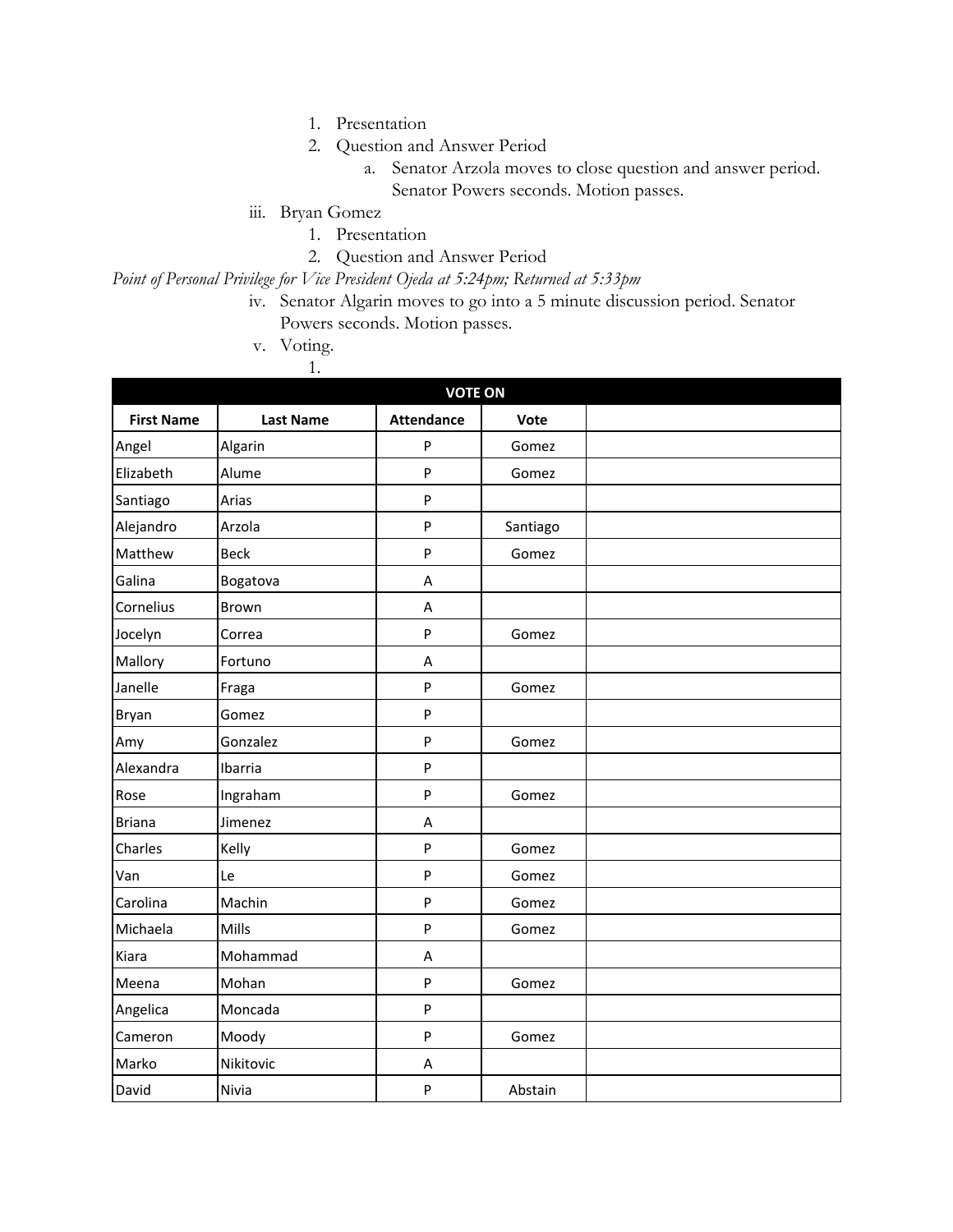| Christian                 | Perez     | P              | Gomez          |             |
|---------------------------|-----------|----------------|----------------|-------------|
| Karla                     | Perez     | P              | Gomez          |             |
| Anabelle                  | Petisco   | ${\sf P}$      |                |             |
| Gabriella                 | Ponce     | P              | Gomez          |             |
| Zackrey                   | Powers    | P              | Gomez          |             |
| Shahnwaz                  | Rafi      | P              | Gomez          |             |
| Maryam                    | Rafieifar | P              | Gomez          |             |
| Molly                     | Schantz   | P              | Gomez          |             |
| Jonathan                  | Soufia    | P              | Santiago       |             |
| <b>VACANT</b>             | VACANT    |                |                |             |
| VACANT                    | VACANT    |                |                |             |
| <b>VACANT</b>             | VACANT    |                |                |             |
| <b>VACANT</b>             | VACANT    |                |                |             |
| <b>QUORUM ESTABLISHED</b> |           | Gomez          | 20             |             |
|                           |           | Santiago       | $\overline{2}$ | <b>PASS</b> |
|                           |           | <b>ABSTAIN</b> | $\mathbf{1}$   |             |

2. Senator Gomez confirmed at Rules & Legislation Chair

*Point of Personal Privilege for Senator Soufia at 5:39pm; Returned at 5:42pm*

- *Point of Personal Privilege for Senator Karla Perez at 5:39pm; Returned at 5:43pm*
	- b. Nominations for Finance Committee seat
		- i. Senator Gomez moves to open the floor for nominations for Finance Committee seat. Senator Arzola seconds. Motion passes.
		- ii. Speaker Nivia nominates Senator Petisco. Senator Petisco accepts.
		- iii. Senator Powers moves to close the floor for nominations. Senator Arzola seconds. Motion passes.
		- iv. Senator Arzola table to current item till 2 weeks from now. Senator Powers seconds. Motion passes.

Senator Gomez table Item C-E to after new business. Senator Gonzalez seconds. Motion fails. Senator Algarin moves to send the Graduate Equality Act back to GPSC. Senator Powers seconds. Motion passes.

*Point of Personal Privilege for Senator Arias at 5:42; Dismissed*

*Point of Personal Privilege for Senator Rafi at 5:47pm; Dismissed*

*Point of Personal Privilege for Senator Machin at 5:47pm; Returned at 5:52pm*

*Point of Personal Privilege for Senator Alume at 5:47pm; Dismissed*

Senator Gomez moves to discharge SA3612 from ROJC. Senator Powers seconds. Motion passes.

Senator Arzola moves to go into a 3 minute discussion period. Senator Powers seconds. Motion passes.

Senator Gomez moves to table Item C-D of old business. Senator Gonzalez seconds. Motion passes.

Senator Gomez moves to move Item D of new business to Item A of new business. Senator Gonzalez seconds. Motion passes.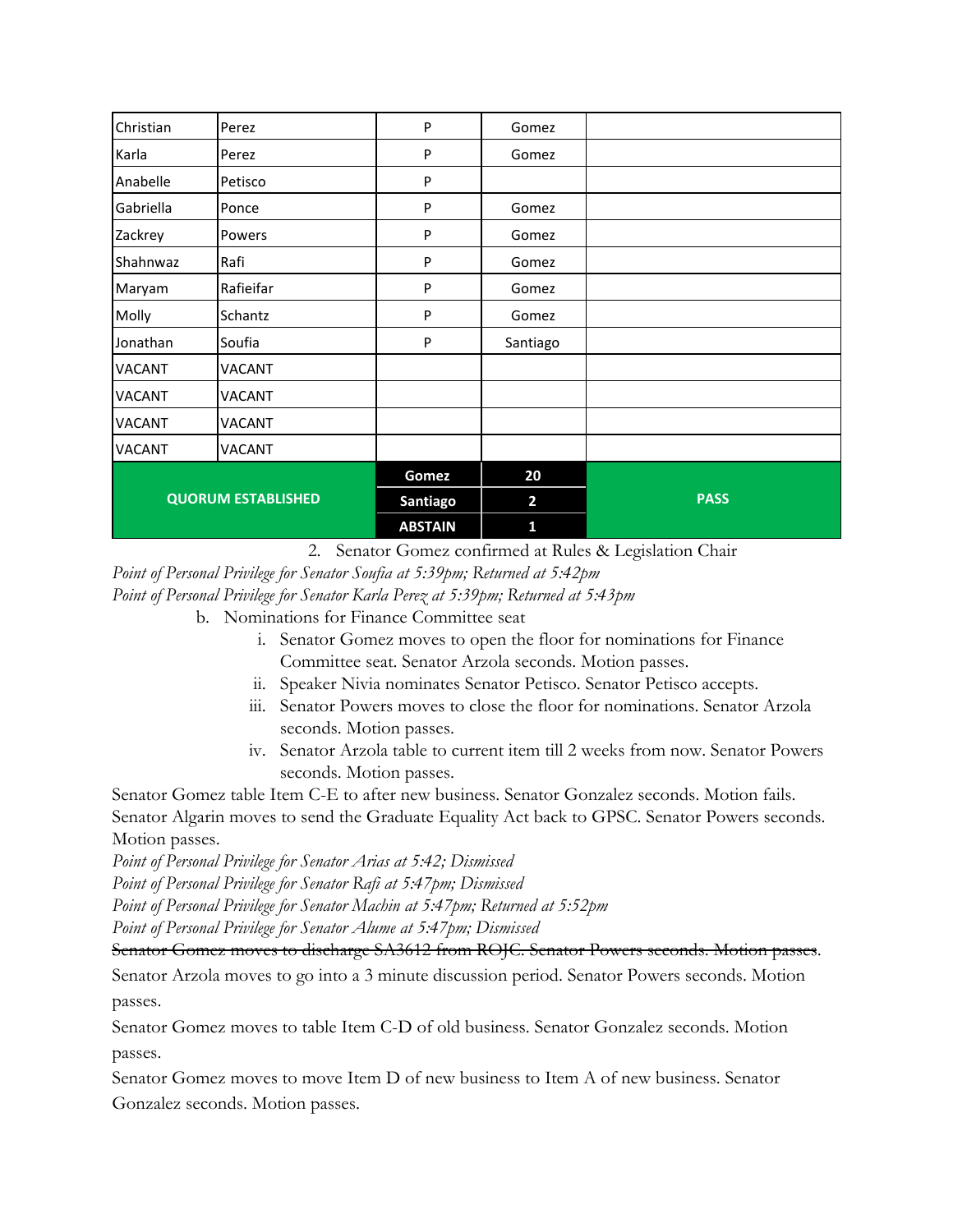- c. SB3605 Attendance Policy update (tabled)
- d. UR 3608 Straws (tabled)
- e. SB3604 Graduate Equality Act (tabled)

Senator Kelly moves to extend senate time by 5 minutes. Senator Gonzalez seconds. Motion passes. *Point of Personal Privilege for Senator Arzola at 5:55pm; Returned at 5:57pm*

*Point of Personal Privilege for Senator Powers at 5:57pm; Returned at 5:59pm*

### XIII. New Business

- a. Phi Delta Epsilson Appropriation SA3612
	- i. Senator Ingraham moves to close question and answer period. Senator Beck seconds. Motion passes.
	- ii. Senator Gomez moves to discharge SA3612 from the Finance Committee. Senator Gonzalez seconds.
		- 1. Roll call

| <b>VOTE ON</b>    |                  |                   |              |        |  |
|-------------------|------------------|-------------------|--------------|--------|--|
| <b>First Name</b> | <b>Last Name</b> | <b>Attendance</b> | Vote         | Reason |  |
| Angel             | Algarin          | ${\sf P}$         | ${\sf N}$    |        |  |
| Elizabeth         | Alume            | A                 |              |        |  |
| Santiago          | Arias            | A                 |              |        |  |
| Alejandro         | Arzola           | P                 | $\mathsf{N}$ |        |  |
| Matthew           | <b>Beck</b>      | P                 | Υ            |        |  |
| Galina            | Bogatova         | A                 |              |        |  |
| Cornelius         | Brown            | $\sf A$           |              |        |  |
| Jocelyn           | Correa           | ${\sf P}$         | Υ            |        |  |
| Mallory           | Fortuno          | A                 |              |        |  |
| Janelle           | Fraga            | ${\sf P}$         | Υ            |        |  |
| Bryan             | Gomez            | ${\sf P}$         | Υ            |        |  |
| Amy               | Gonzalez         | $\sf P$           | Υ            |        |  |
| Alexandra         | Ibarria          | ${\sf P}$         | Υ            |        |  |
| Rose              | Ingraham         | ${\sf P}$         | ${\sf N}$    |        |  |
| <b>Briana</b>     | Jimenez          | A                 |              |        |  |
| Charles           | Kelly            | ${\sf P}$         | ${\sf N}$    |        |  |
| Van               | Le               | ${\sf P}$         | N            |        |  |
| Carolina          | Machin           | $\sf P$           | N            |        |  |
| Michaela          | Mills            | ${\sf P}$         | Υ            |        |  |
| Kiara             | Mohammad         | A                 |              |        |  |
| Meena             | Mohan            | ${\sf P}$         | Υ            |        |  |
| Angelica          | Moncada          | ${\sf P}$         | Υ            |        |  |
| Cameron           | Moody            | ${\sf P}$         | ${\sf N}$    |        |  |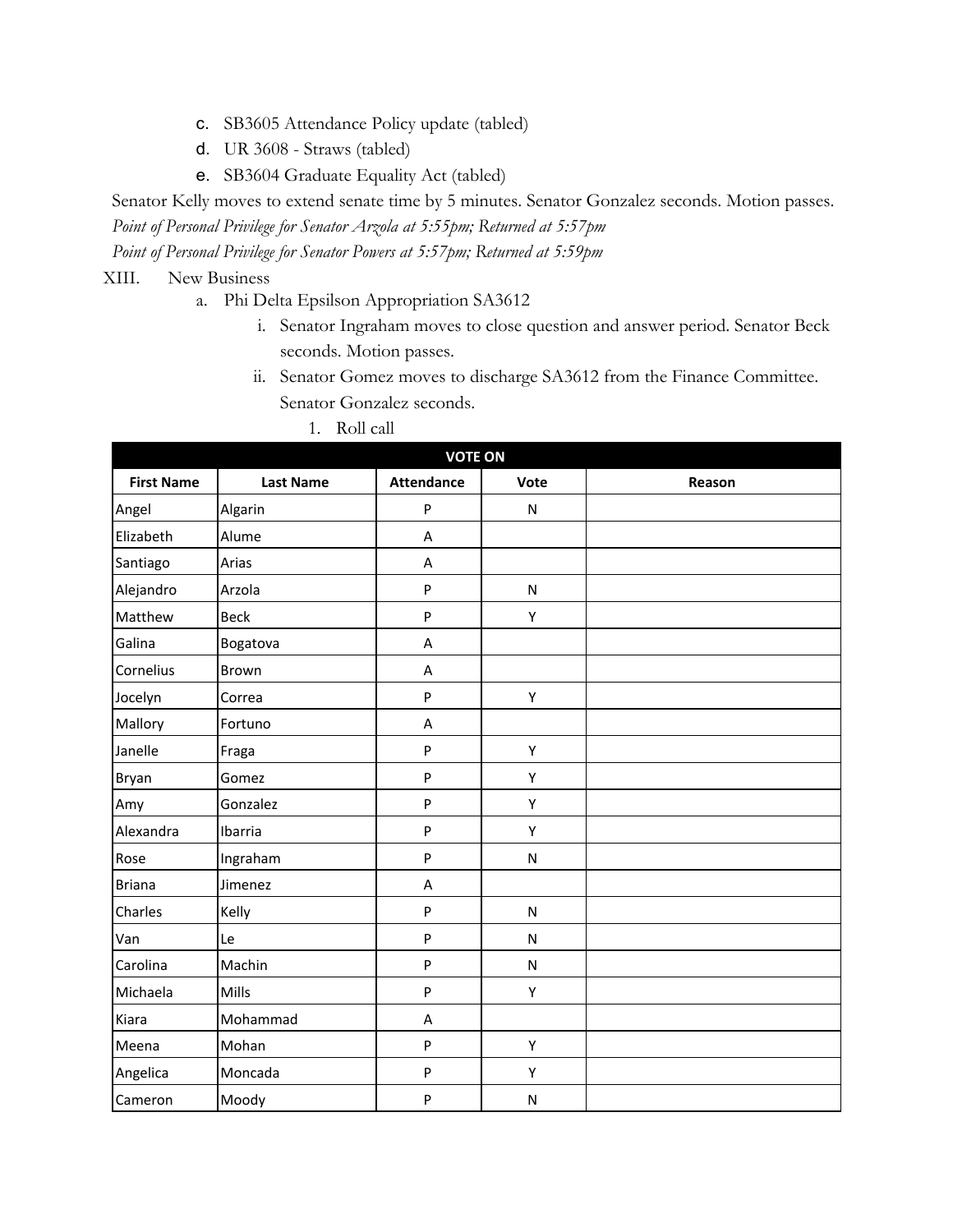| Marko                     | Nikitovic     | A              |             |             |
|---------------------------|---------------|----------------|-------------|-------------|
| David                     | Nivia         | P              | Υ           |             |
| Christian                 | Perez         | P              | Υ           |             |
| Karla                     | Perez         | ${\sf P}$      | N           |             |
| Anabelle                  | Petisco       | P              | Y           |             |
| Gabriella                 | Ponce         | P              | ${\sf N}$   |             |
| Zackrey                   | Powers        | ${\sf P}$      | ${\sf N}$   |             |
| Shahnwaz                  | Rafi          | A              |             |             |
| Maryam                    | Rafieifar     | P              | Υ           |             |
| Molly                     | Schantz       | P              | Y           |             |
| Jonathan                  | Soufia        | P              | N           |             |
| <b>VACANT</b>             | <b>VACANT</b> |                |             |             |
| <b>VACANT</b>             | VACANT        |                |             |             |
| <b>VACANT</b>             | VACANT        |                |             |             |
| <b>VACANT</b>             | <b>VACANT</b> |                |             |             |
|                           |               | YAY            | 14          |             |
| <b>QUORUM ESTABLISHED</b> |               | <b>NAY</b>     | 11          | <b>PASS</b> |
|                           |               | <b>ABSTAIN</b> | $\mathbf 0$ |             |

2. SA3612 discharged

iii. Senator Gomez moves to discharge SA3612 from ROJC. Senator Gonzalez seconds.

| <b>VOTE ON</b>    |                  |                   |      |        |  |
|-------------------|------------------|-------------------|------|--------|--|
| <b>First Name</b> | <b>Last Name</b> | <b>Attendance</b> | Vote | Reason |  |
| Angel             | Algarin          | P                 | N    |        |  |
| Elizabeth         | Alume            | Α                 |      |        |  |
| Santiago          | Arias            | A                 |      |        |  |
| Alejandro         | Arzola           | P                 | N    |        |  |
| Matthew           | Beck             | P                 | N    |        |  |
| Galina            | Bogatova         | A                 |      |        |  |
| Cornelius         | Brown            | A                 |      |        |  |
| Jocelyn           | Correa           | P                 | Υ    |        |  |
| Mallory           | Fortuno          | A                 |      |        |  |
| Janelle           | Fraga            | P                 | Υ    |        |  |
| Bryan             | Gomez            | P                 | Υ    |        |  |
| Amy               | Gonzalez         | P                 | Υ    |        |  |
| Alexandra         | Ibarria          | P                 | Υ    |        |  |

1. Roll call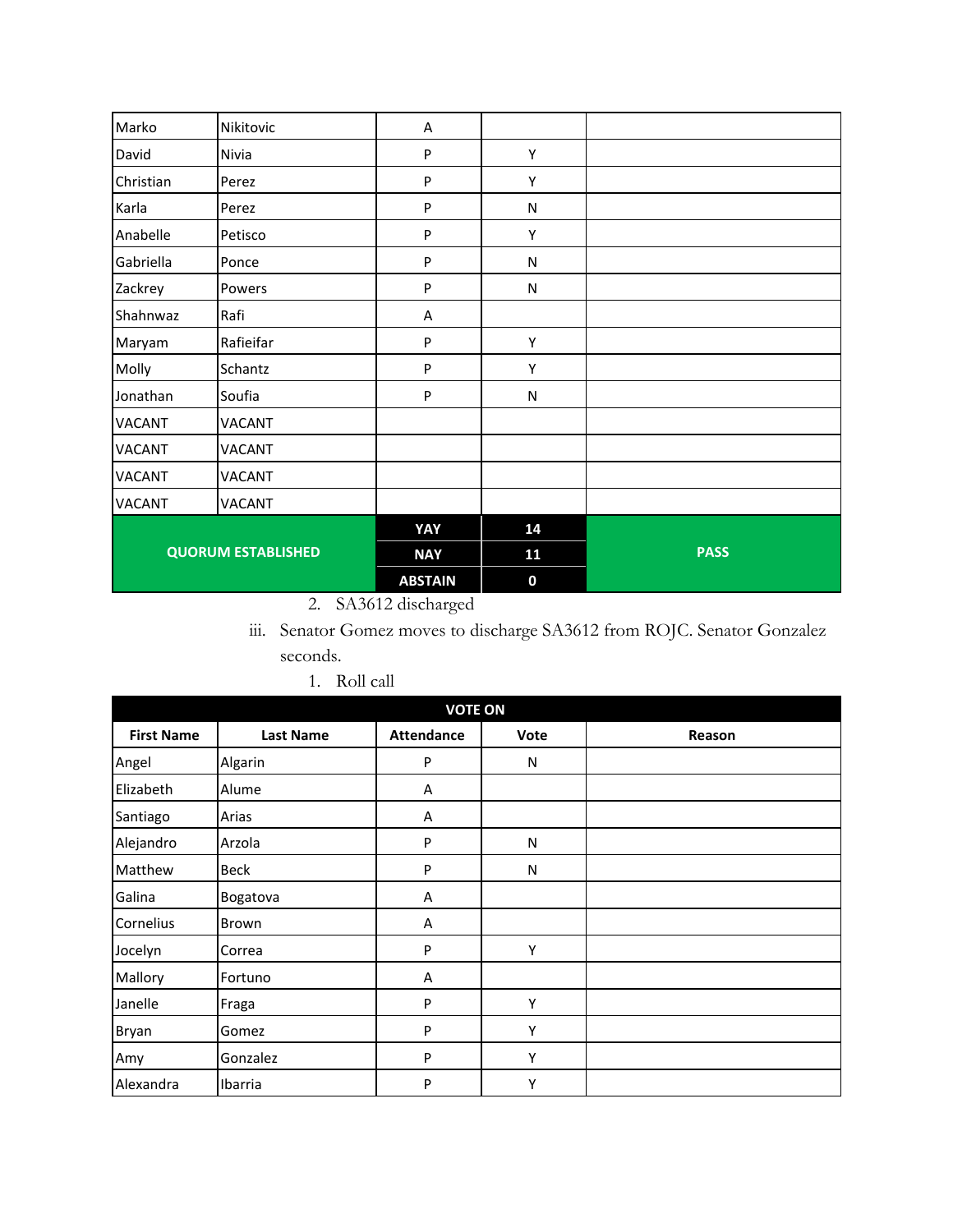| Rose                      | Ingraham      | ${\sf P}$                 | ${\sf N}$    |             |
|---------------------------|---------------|---------------------------|--------------|-------------|
| <b>Briana</b>             | Jimenez       | A                         |              |             |
| Charles                   | Kelly         | $\sf P$                   | $\mathsf{N}$ |             |
| Van                       | Le            | ${\sf P}$                 | ${\sf N}$    |             |
| Carolina                  | Machin        | $\boldsymbol{\mathsf{P}}$ | ${\sf N}$    |             |
| Michaela                  | Mills         | $\sf P$                   | Υ            |             |
| Kiara                     | Mohammad      | A                         |              |             |
| Meena                     | Mohan         | $\boldsymbol{\mathsf{P}}$ | Υ            |             |
| Angelica                  | Moncada       | ${\sf P}$                 | Υ            |             |
| Cameron                   | Moody         | ${\sf P}$                 | ${\sf N}$    |             |
| Marko                     | Nikitovic     | $\boldsymbol{\mathsf{A}}$ |              |             |
| David                     | Nivia         | ${\sf P}$                 | Υ            |             |
| Christian                 | Perez         | $\sf P$                   | Υ            |             |
| Karla                     | Perez         | ${\sf P}$                 | Υ            |             |
| Anabelle                  | Petisco       | $\mathsf{P}$              | Υ            |             |
| Gabriella                 | Ponce         | $\boldsymbol{\mathsf{P}}$ | Υ            |             |
| Zackrey                   | Powers        | $\sf P$                   | ${\sf N}$    |             |
| Shahnwaz                  | Rafi          | A                         |              |             |
| Maryam                    | Rafieifar     | ${\sf P}$                 | Υ            |             |
| Molly                     | Schantz       | ${\sf P}$                 | Υ            |             |
| Jonathan                  | Soufia        | ${\sf P}$                 | ${\sf N}$    |             |
| <b>VACANT</b>             | VACANT        |                           |              |             |
| <b>VACANT</b>             | <b>VACANT</b> |                           |              |             |
| <b>VACANT</b>             | <b>VACANT</b> |                           |              |             |
| <b>VACANT</b>             | VACANT        |                           |              |             |
|                           |               | YAY                       | 15           |             |
| <b>QUORUM ESTABLISHED</b> |               | <b>NAY</b>                | 10           | <b>PASS</b> |
|                           |               | <b>ABSTAIN</b>            | $\mathbf 0$  |             |

2. SA3612 discharged from ROJC

Senator Gonzalez moves to extend the senate meeting by 5 minutes. Senator Gomez seconds. Motion passes.

- iv. Presentation for SA3612
- v. Questions
	- 1. Senator Arzola moves to close question and answer period. Senator Fraga seconds. Motion passes.
- vi. Senator Gomez moves to bypass the 2nd reading of SA3612. Senator Fraga seconds. Motion passes.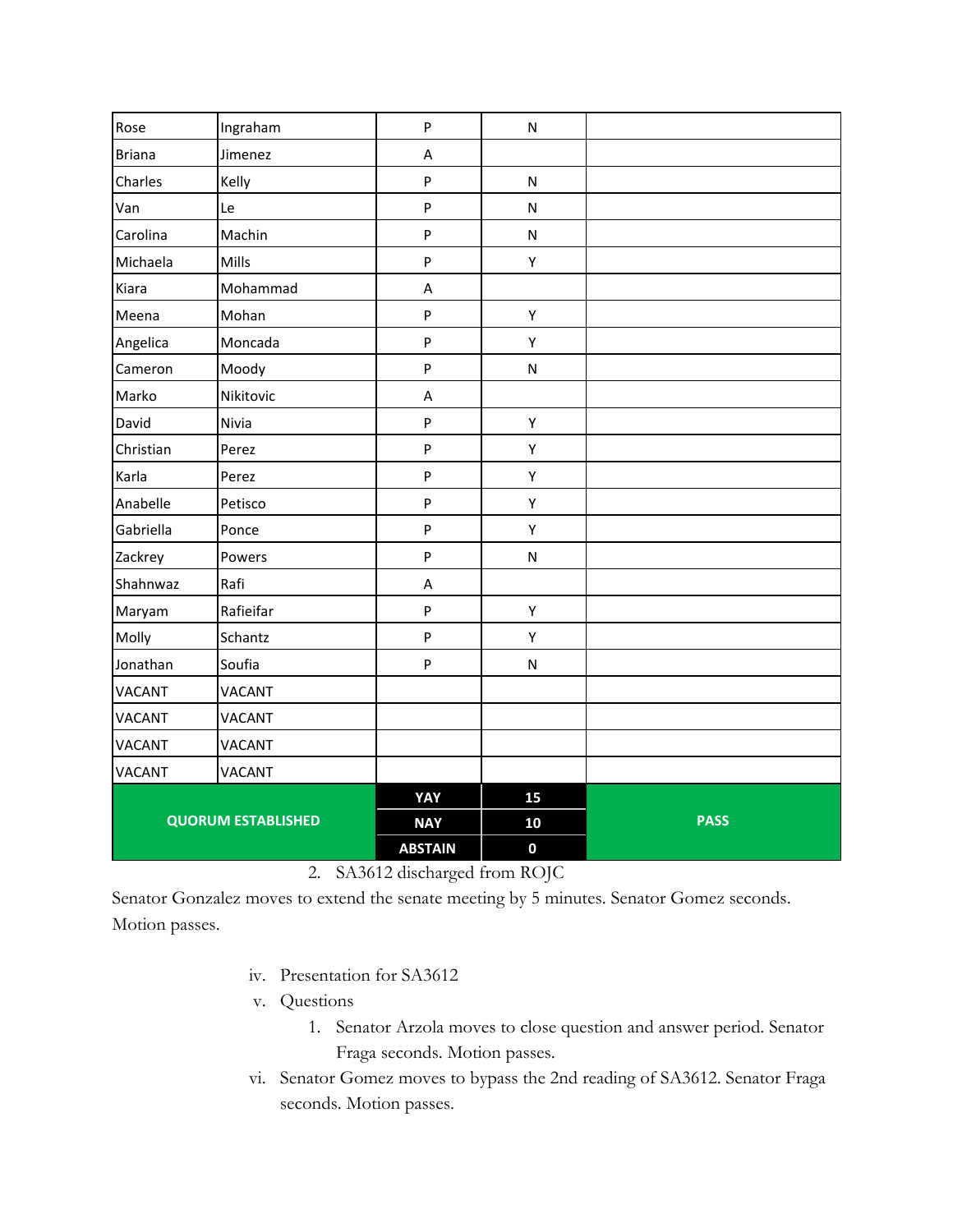- vii. Senator Powers moves to refer SA3612 back to the Finance Committee. Speaker Nivia rules that dilatory.
- viii. Senator Gomez moves to go into voting procedure. Senator Gonzalez seconds. Motion passes.

| <b>VOTE ON</b>    |                  |                   |           |        |  |
|-------------------|------------------|-------------------|-----------|--------|--|
| <b>First Name</b> | <b>Last Name</b> | <b>Attendance</b> | Vote      | Reason |  |
| Angel             | Algarin          | ${\sf P}$         | Υ         |        |  |
| Elizabeth         | Alume            | Α                 |           |        |  |
| Santiago          | Arias            | A                 |           |        |  |
| Alejandro         | Arzola           | ${\sf P}$         | Υ         |        |  |
| Matthew           | <b>Beck</b>      | ${\sf P}$         | Υ         |        |  |
| Galina            | Bogatova         | A                 |           |        |  |
| Cornelius         | Brown            | A                 |           |        |  |
| Jocelyn           | Correa           | ${\sf P}$         | Υ         |        |  |
| Mallory           | Fortuno          | A                 |           |        |  |
| Janelle           | Fraga            | ${\sf P}$         | Υ         |        |  |
| Bryan             | Gomez            | ${\sf P}$         | A         |        |  |
| Amy               | Gonzalez         | ${\sf P}$         | А         |        |  |
| Alexandra         | Ibarria          | ${\sf P}$         | Υ         |        |  |
| Rose              | Ingraham         | ${\sf P}$         | Υ         |        |  |
| <b>Briana</b>     | Jimenez          | Α                 |           |        |  |
| Charles           | Kelly            | ${\sf P}$         | Υ         |        |  |
| Van               | Le               | ${\sf P}$         | Υ         |        |  |
| Carolina          | Machin           | ${\sf P}$         | Υ         |        |  |
| Michaela          | Mills            | ${\sf P}$         | Υ         |        |  |
| Kiara             | Mohammad         | Α                 |           |        |  |
| Meena             | Mohan            | ${\sf P}$         | Υ         |        |  |
| Angelica          | Moncada          | ${\sf P}$         | Υ         |        |  |
| Cameron           | Moody            | ${\sf P}$         | Υ         |        |  |
| Marko             | Nikitovic        | Α                 |           |        |  |
| David             | Nivia            | ${\sf P}$         | Υ         |        |  |
| Christian         | Perez            | ${\sf P}$         | Υ         |        |  |
| Karla             | Perez            | ${\sf P}$         | Υ         |        |  |
| Anabelle          | Petisco          | ${\sf P}$         | Υ         |        |  |
| Gabriella         | Ponce            | ${\sf P}$         | Υ         |        |  |
| Zackrey           | Powers           | ${\sf P}$         | ${\sf N}$ |        |  |

1.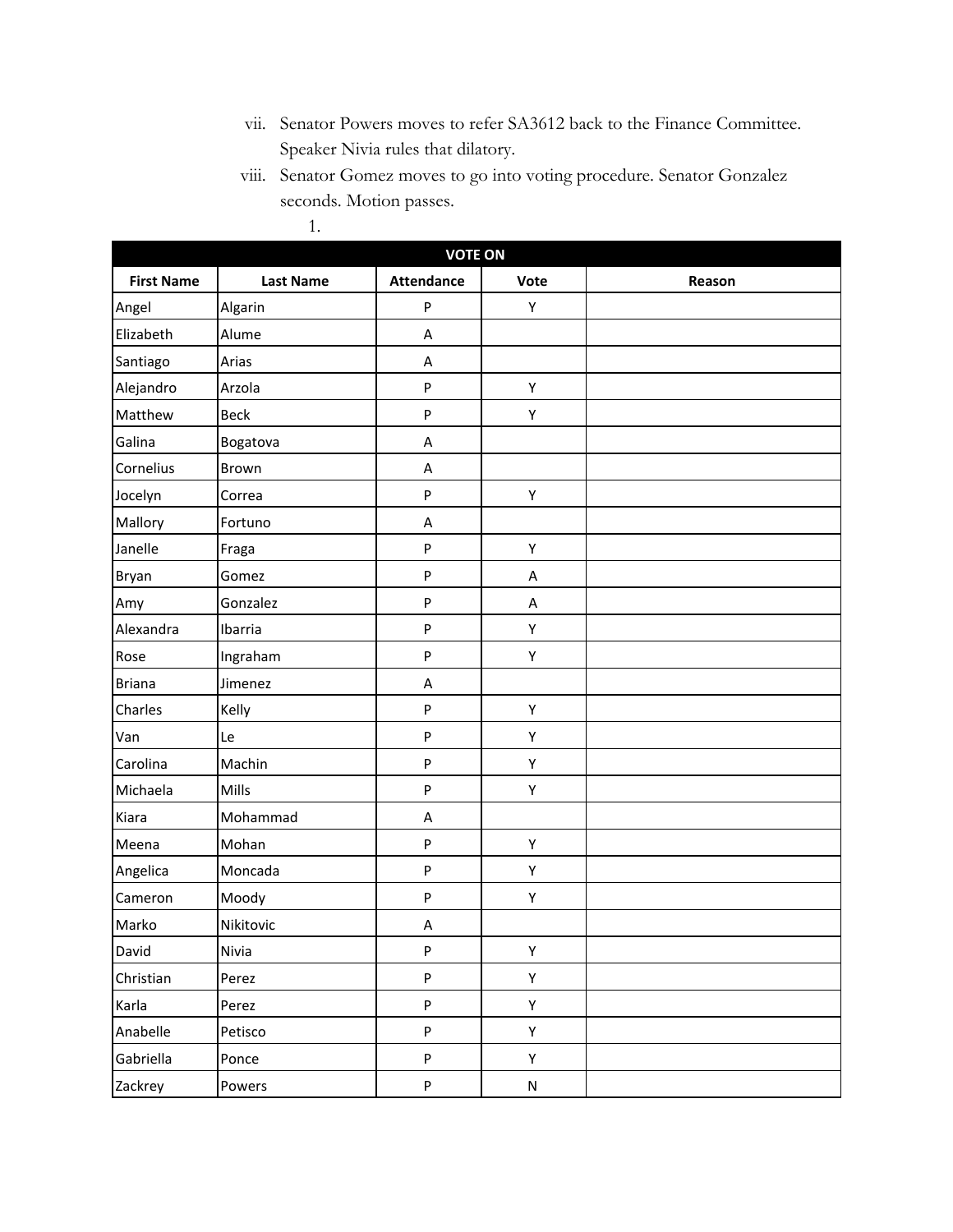| Shahnwaz                  | Rafi          | Α              |                |             |
|---------------------------|---------------|----------------|----------------|-------------|
| Maryam                    | Rafieifar     | P              | Υ              |             |
| Molly                     | Schantz       | P              | Y              |             |
| Jonathan                  | Soufia        | P              | Υ              |             |
| <b>VACANT</b>             | <b>VACANT</b> |                |                |             |
| <b>VACANT</b>             | <b>VACANT</b> |                |                |             |
| <b>VACANT</b>             | <b>VACANT</b> |                |                |             |
| <b>VACANT</b>             | <b>VACANT</b> |                |                |             |
|                           |               | YAY            | 22             |             |
| <b>QUORUM ESTABLISHED</b> |               | <b>NAY</b>     | 1              | <b>PASS</b> |
|                           |               | <b>ABSTAIN</b> | $\overline{2}$ |             |

2. SA3612 passed with 22-1-2

Senator Arzola moves to extend the senate meeting by 5 minutes. Senator Ingraham seconds. Motion passes.

Senator Arzola moves to skip Item B and C. Senator Kelly seconds. Motion passes.

- b. 5 Min Delegations
- c. 5 Min Committees

*Point of Personal Privilege for Senator Fraga at 6:10pm; dismissed Point of Personal Privilege for Senator Machin at 6:10pm; dismissed*

d. Telahealth Resolution

1.

- i. Senator Gomez moves to amend the resolution to strike Items J. Senator Powers seconds. Motion passes.
- ii. Senator Kelly moves to bypass the 2nd reading. Senator Karla Perez seconds. Motion passes.
- iii. Senator Gomez moves to go into voting procedure. Senator Powers seconds. Motion passes.

| <b>VOTE ON</b>    |                  |                   |      |        |  |  |  |
|-------------------|------------------|-------------------|------|--------|--|--|--|
| <b>First Name</b> | <b>Last Name</b> | <b>Attendance</b> | Vote | Reason |  |  |  |
| Angel             | Algarin          | P                 | Υ    |        |  |  |  |
| Elizabeth         | Alume            | Α                 |      |        |  |  |  |
| Santiago          | Arias            | Α                 |      |        |  |  |  |
| Alejandro         | Arzola           | P                 | Υ    |        |  |  |  |
| Matthew           | <b>Beck</b>      | P                 | Υ    |        |  |  |  |
| Galina            | Bogatova         | A                 |      |        |  |  |  |
| Cornelius         | Brown            | A                 |      |        |  |  |  |
| Jocelyn           | Correa           | P                 | Υ    |        |  |  |  |
| Mallory           | Fortuno          | Α                 |      |        |  |  |  |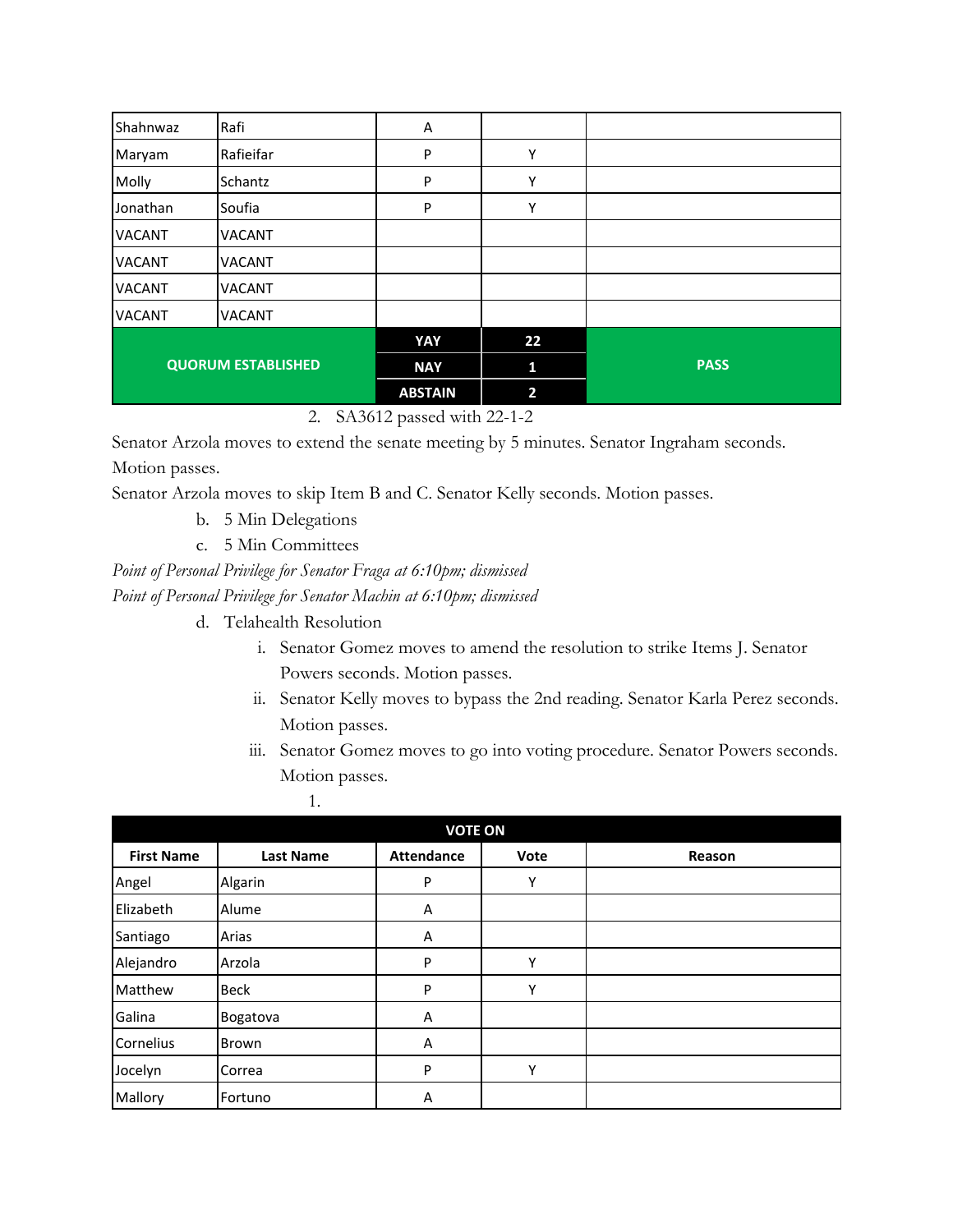| Janelle                   | Fraga         | A              |              |             |
|---------------------------|---------------|----------------|--------------|-------------|
| Bryan                     | Gomez         | ${\sf P}$      | Υ            |             |
| Amy                       | Gonzalez      | ${\sf P}$      | Υ            |             |
| Alexandra                 | Ibarria       | ${\sf P}$      | Υ            |             |
| Rose                      | Ingraham      | ${\sf P}$      | N            |             |
| <b>Briana</b>             | Jimenez       | A              |              |             |
| Charles                   | Kelly         | ${\sf P}$      | Υ            |             |
| Van                       | Le            | ${\sf P}$      | Υ            |             |
| Carolina                  | Machin        | A              |              |             |
| Michaela                  | Mills         | ${\sf P}$      | Υ            |             |
| Kiara                     | Mohammad      | A              |              |             |
| Meena                     | Mohan         | ${\sf P}$      | Υ            |             |
| Angelica                  | Moncada       | ${\sf P}$      | Υ            |             |
| Cameron                   | Moody         | ${\sf P}$      | Υ            |             |
| Marko                     | Nikitovic     | A              |              |             |
| David                     | Nivia         | ${\sf P}$      | Υ            |             |
| Christian                 | Perez         | ${\sf P}$      | Υ            |             |
| Karla                     | Perez         | ${\sf P}$      | Υ            |             |
| Anabelle                  | Petisco       | ${\sf P}$      | Υ            |             |
| Gabriella                 | Ponce         | ${\sf P}$      | Υ            |             |
| Zackrey                   | Powers        | ${\sf P}$      | Υ            |             |
| Shahnwaz                  | Rafi          | A              |              |             |
| Maryam                    | Rafieifar     | ${\sf P}$      | Υ            |             |
| Molly                     | Schantz       | ${\sf P}$      | Υ            |             |
| Jonathan                  | Soufia        | ${\sf P}$      | Υ            |             |
| <b>VACANT</b>             | <b>VACANT</b> |                |              |             |
| VACANT                    | VACANT        |                |              |             |
| <b>VACANT</b>             | <b>VACANT</b> |                |              |             |
| VACANT                    | VACANT        |                |              |             |
|                           |               | YAY            | 22           |             |
| <b>QUORUM ESTABLISHED</b> |               | <b>NAY</b>     | $\mathbf{1}$ | <b>PASS</b> |
|                           |               | <b>ABSTAIN</b> | $\pmb{0}$    |             |

2. Passed with 22-1-0

XIV. Advisor Report

a. If you have any questions, please email mimcast@fiu.edu

XV. Public Forum

a.

XVI. Senate Forum